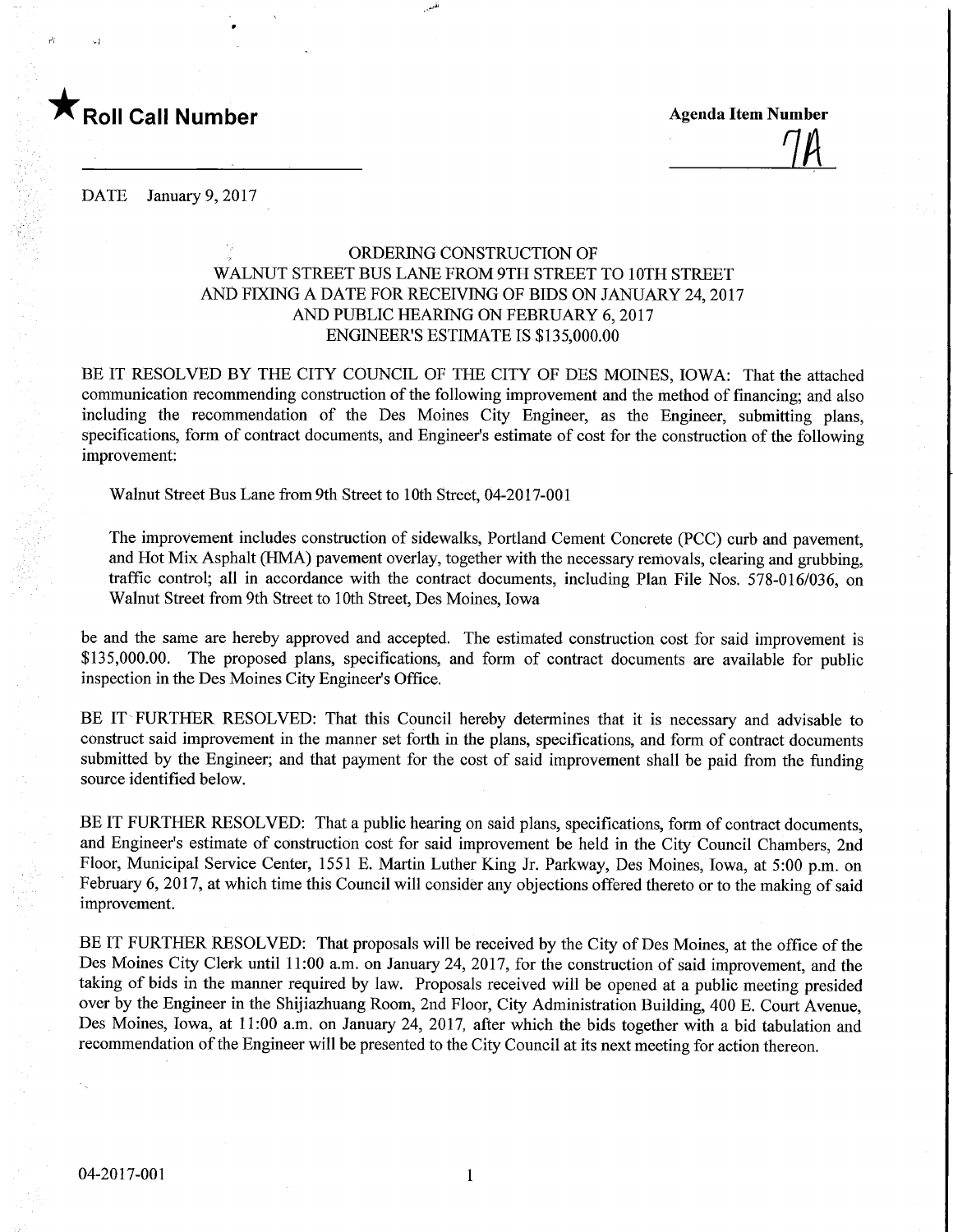## $\mathsf K$  Roll Call Number

**Agenda Item Number** 

DATE January 9, 2017

BE IT FURTHER RESOLVED: That an appropriate Notice to Bidders for said improvement be posted, and Notice of Public Hearing for said improvement be published in the Des Moines Register, all as provided and directed by Chapter 26 and/or 314, Code of Iowa.

(City Council Communication Number  $170/2$  attached.)

Moved by to adopt.

FORM APPROVED: FUNDS AVAILABLE

Kathleen Vanderpool Deputy City Attorney

Daniel E. Ritter Des Moines Finance Director

Funding Source: 2016-2017 CIP, Page Street - 50, Walnut Street Streetscape, ST252, Being: Tax Increment Bonds Issued

| <b>COUNCIL ACTION</b> | <b>YEAS</b> | <b>NAYS</b> | <b>PASS</b> | <b>ABSENT</b>   |  |  |
|-----------------------|-------------|-------------|-------------|-----------------|--|--|
| <b>COWNIE</b>         |             |             |             |                 |  |  |
| <b>COLEMAN</b>        |             |             |             |                 |  |  |
| <b>GATTO</b>          |             |             |             |                 |  |  |
| <b>GRAY</b>           |             |             |             |                 |  |  |
| <b>HENSLEY</b>        |             |             |             |                 |  |  |
| <b>MOORE</b>          |             |             |             |                 |  |  |
| WESTERGAARD           |             |             |             |                 |  |  |
| <b>TOTAL</b>          |             |             |             |                 |  |  |
| <b>MOTION CARRIED</b> |             |             |             | <b>APPROVED</b> |  |  |
|                       |             |             |             |                 |  |  |

I, Diane Rauh, City Clerk of said City Council, hereby certify that at a meeting of the City Council, held on the above date, among other proceedings the above was adopted.

IN WITNESS WHEREOF, I have hereunto set my hand and affixed my seal the day and year first above written.

Mayor